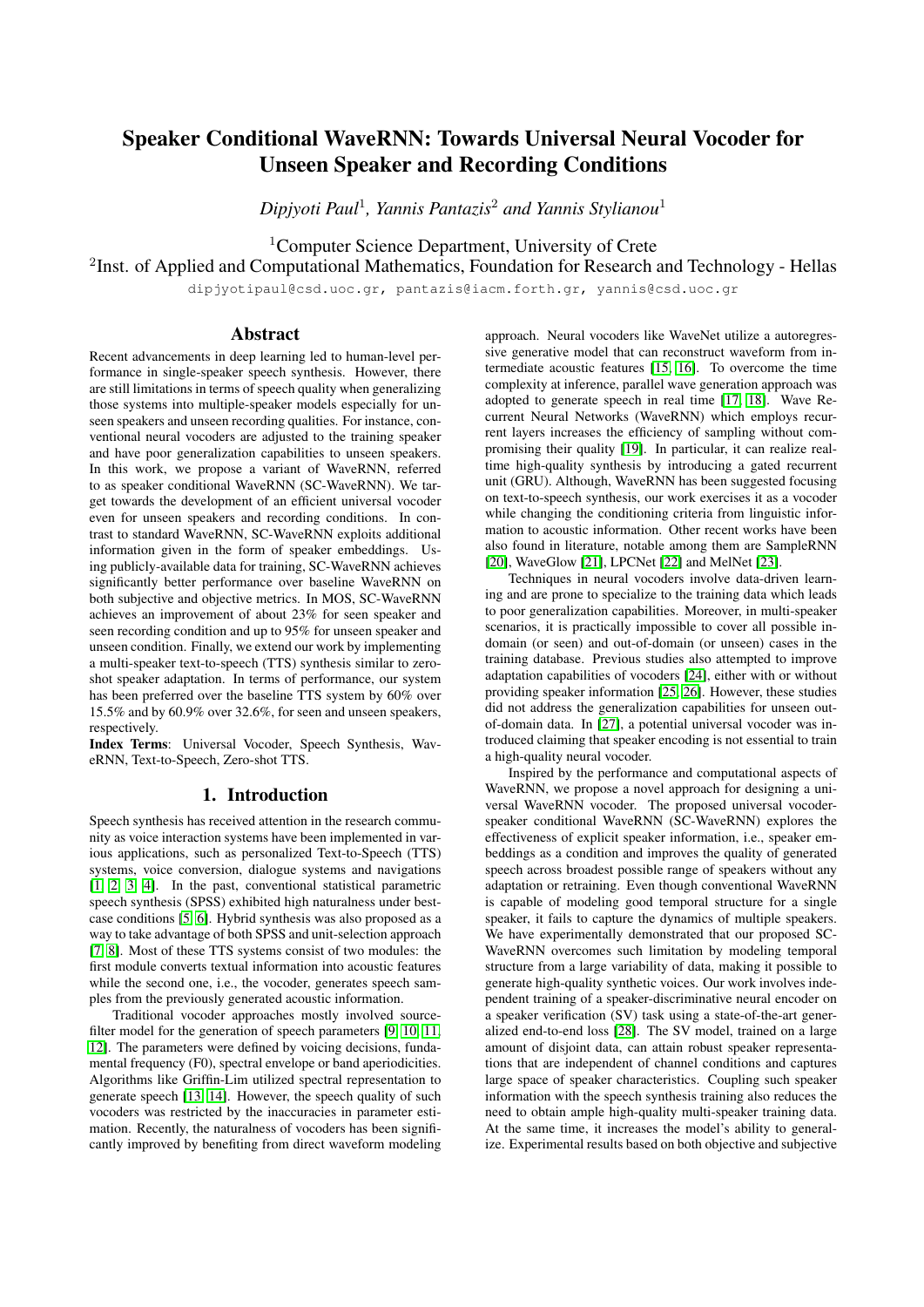<span id="page-1-1"></span>

Figure 1: *System overview of speaker encoder [\[28\]](#page-4-27). Features, speaker embeddings and similarity scores from different speakers are represented by different color codes. 'spk' denotes speakers and 'emb' represents embedding vectors.*

evaluation confirms that the proposed method achieves better speaker similarity and perceptual speech quality than baseline WaveRNN in both seen and unseen speakers.

In parallel with the above-mentioned studies on universal vocoder, there has been substantial development in multispeaker TTS where speaker encoder is jointly trained with TTS [\[29,](#page-4-28) [30\]](#page-4-29). These jointly-trained speaker encoders lead to poor inference performance when applied on data which are not included in the training dataset. Fine-tuning pretrained TTS model in combination with speaker embeddings was addressed in [\[31,](#page-4-30) [32,](#page-4-31) [33\]](#page-4-32). Such approaches always require transcribed adaptation data along with more computational time and resources to adapt to a new speaker. To overcome this, TTS models can be adapted from a few seconds of target speaker's voice in a zero-shot manner by solely using speaker embedding without retraining the entire model. [\[34,](#page-4-33) [35,](#page-4-34) [36\]](#page-4-35).

Unfortunately, limitations still exist and human-level naturalness is not achieved yet. Additionally, prosody information was mismatched especially for unseen speakers. To address those issues, we first train a multi-speaker Tacotron which is conditioned on the speaker embeddings obtained from the independently-trained speaker encoder. Tacotron [\[37\]](#page-4-36) is a sequence-to-sequence network which predicts melspectrograms from text. Next, we incorporate the proposed SC-WaveRNN as a vocoder using the same speaker encoder and synthesize the temporal waveform from the sequence of Tacotron's mel-spectrograms. We compare our system with the baseline TTS method [\[36\]](#page-4-35) which studies the effectiveness of several neural speaker embeddings in the context of zero-shot TTS. Our results demonstrate that the proposed zero-shot TTS system outperforms baseline zero-shot TTS in [\[36\]](#page-4-35) in-terms of both speech quality and speaker similarity on both seen and unseen conditions.

# 2. Neural Speaker Encoder

Our work highlights the importance of speaker encoder in universal vocoders through the application of generalized end-toend (GE2E) SV task trained on thousands of speakers [\[28\]](#page-4-27). The encoder network initially computes frame-level feature representation and then summarizes them to utterance-level fixeddimensional speaker embeddings. Next, the classifier operates on GE2E loss, where embeddings from the same speaker have high cosine similarity and embeddings from different speakers are far apart in the embedding space. As depicted in Fig. [2,](#page-1-0) Uniform Manifold Approximation and Projection (UMAP) shows that the speaker embeddings are perfectly separated with large inter-speaker distances and very small intra-speaker variance.

### 2.1. Training Encoder Network

Speaker encoder structure is depicted in Figure [1.](#page-1-1) The log melspectrograms are extracted from speech utterance of arbitrary window length. The feature vectors are then assembled in the form of a batch that contains S different speakers, and each speaker has U utterances. Each feature vector  $\mathbf{x}_{ij}$  ( $1 \leq i \leq S$ )

<span id="page-1-0"></span>and  $1 \leq j \leq U$ ) represents the features extracted from speaker i utterance j. The features  $x_{ij}$  are then passed to an encoder architecture. The final embedding vector  $e_{ij}$  is L2 normalized and they are calculated by averaging on each window separately.



Figure 2: *UMAP projection of 10 utterances for each of the 10 speakers. Different colors represent different speakers.*

### 2.2. Generalized End-to-End Loss

During training, embedding of all utterance for a particular speaker should be closer to the centroid of that particular speaker's embeddings, while far from other speakers' centroids. The similarity matrix  $SM_{i,j,k}$  is defined as the scaled cosine similarities between each embedding vector  $e_{ij}$  to all speaker centroids  $\mathbf{c}_k$   $(1 \leq i, k \leq S \text{ and } 1 \leq j \leq U)$ .

$$
\mathbf{SM}_{ij,k} = \begin{cases} w \cdot \cos(\mathbf{e}_{ij}, \mathbf{c}_i^{-j}) + b & \text{if } k = i \\ w \cdot \cos(\mathbf{e}_{ij}, \mathbf{c}_k) + b & \text{otherwise} \end{cases}
$$
  
where  $\mathbf{c}_i^{-j} = \frac{1}{U - 1} \sum_{u=1; u \neq j}^{U} \mathbf{e}_{iu}$  and  $\mathbf{c}_k = \frac{1}{U} \sum_{u=1}^{U} \mathbf{e}_{ku}$ 

Here,  $w$  and  $b$  are trainable parameter. The ultimate GE2E loss L is the accumulative loss over similarity matrix ( $1 \leq i \leq$ S and  $1 \le j \le U$ ) on each embedding vector  $\mathbf{e}_{ij}$ :

$$
L(\mathbf{x}; \mathbf{w}) = \sum_{i,j}^{n} L(\mathbf{e}_{ij}) = -\mathbf{S} \mathbf{M}_{ij,i} + \log \sum_{k=1}^{S} \exp(\mathbf{S} \mathbf{M}_{ij,k})
$$

The use of softmax function on similarity matrix makes the output equals to 1 iff  $k = i$ , otherwise the output is 0.

# 3. Speaker conditional WaveRNN

In literature, convolutional models have been thoroughly explored and achieved excellent performance in speech synthesis [\[15,](#page-4-14) [18\]](#page-4-17) yet they are prone to instabilities. Recurrent neural network (RNN) is expected to provide a more stable high-quality speech due to the persistence of the hidden state.

### 3.1. Preliminaries

Our WaveRNN implementation is based on the repository<sup>[1](#page-1-2)</sup> which is heavily inspired by WaveRNN training [\[19\]](#page-4-18). This architecture is a combination of residual blocks and upsampling network, followed by GRU and FC layers as depicted in Fig. [3.](#page-2-0) The architecture can be divided into two major networks: conditional network and recurrent network. The conditioning

<span id="page-1-2"></span><sup>1</sup><https://github.com/fatchord/WaveRNN>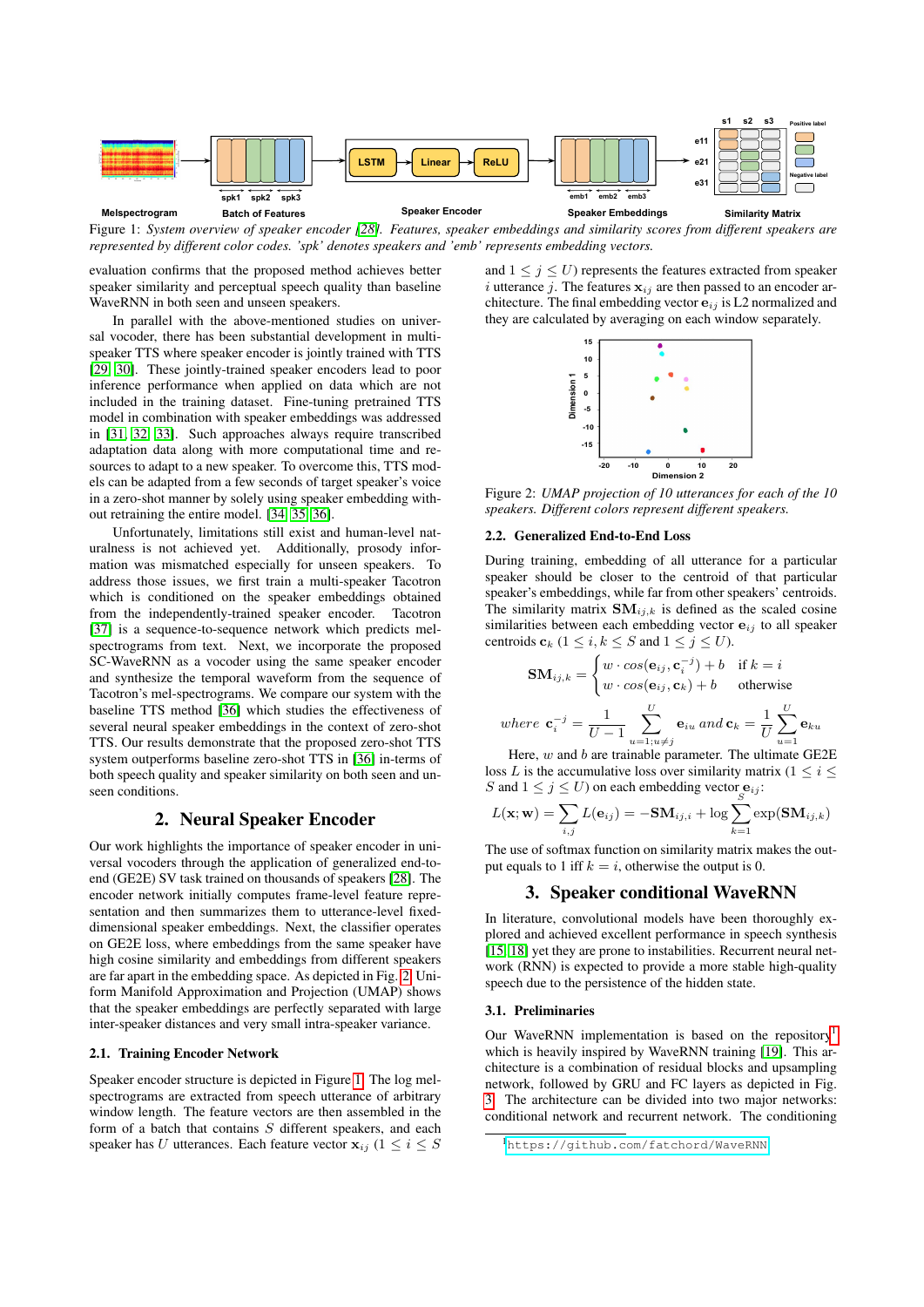network consists of a pair of residual network and upsampling network with three scaling factors. At the input, we first map the acoustic features i.e., mel-spectrograms to a latent representation with the help of multiple residual blocks. The latent representation is then split into four parts which will later be fed as input to the recurrent network. The upsampling network is implemented to match the desired temporal size of input signal. The outputs of these two convolutional networks i.e., residual and upsampling networks along with speech are fed into the recurrent network. As part of the recurrent network, two uni-directional GRUs are employed with a few fully-connected (FC) layers at the end. By design, the overhead complexity is reduced with less parameters and takes advantage of temporal context for better prediction.

<span id="page-2-0"></span>

Figure 3: *Block diagram of proposed SC-WaveRNN training.*

### 3.2. Training WaveRNN with Speaker Embeddings

The above auto-regressive model can generate state-of-the-art natural sounding speech, however, it needs large amounts of training data to train a stable high-quality model and scarcity of data remains a core issue. Moreover, a key challenge is its generalization ability. We observe degradation in speech quality and speaker similarity when the model generates waveforms from speakers that are not seen during training.

In order to assist the development of a stable universal vocoder and remove data dependency, we propose in this paper an alternative training module referred to as speaker conditional WaveRNN (SC-WaveRNN). In SC-WaveRNN, the output of the speaker encoder is used as additional information to control the speaker characteristics during both training and inference. The additional information plays a pivotal role in generating more stable high-quality speech across all speaker conditions. The direct estimation of raw audio waveform  $y = \{y_1, y_1, \dots, y_N\}$ is described by the conditional probability distribution:

#### sc-wavernn(y) =  $p(y_t|y_{t-1}; \mathbf{h}_t; \mathbf{e}; \lambda)$

where e is the 256 dimension speaker embeddings vector. The speaker encoder is independently trained using large diversity of multi-speaker data that can generalize sufficiently to produce meaningful embeddings. The embedding vector e is computed in a utterance-wise manner. For each utterance, the final embedding vector is averaged over all frames and hence it is fixed for any utterance. The embedding vector is concatenated with the conditional network output and speech samples to form the conditional network. The details of the SC-WaveRNN algorithm is presented in Figure [3.](#page-2-0) In addition, we apply continuous univariate distribution constituting a mixture of logistic distributions [\[17\]](#page-4-16) which allows us to easily calculate the probability on the observed discretized value y. Finally, discretized mix logistic loss is applied on the discretized speech.

# 4. Zero-shot Text-to-Speech

The use of the auxiliary speaker encoder enables us to propose a TTS system capable of generating high-fidelity synthetic voice for unseen speakers without retraining Tacotron and vocoder model. Such speaker adaptation to completely new speakers is called zero-shot learning. This speaker-aware TTS system mimics voice characteristics from a completely unseen speaker with only a few seconds of speech sample.

<span id="page-2-1"></span>

Figure 4: *Block diagram of the proposed zero-shot TTS.*

Our proposed system is composed of three separately trained networks, illustrated in Figure [4:](#page-2-1) (a) a neural speaker encoder, based on GE2E training, (b) a multi-speaker Tacotron architecture [\[37\]](#page-4-36), which predicts a mel-spectrogram from text, conditioned on speaker embedding vector, and (c) the proposed speaker conditional WaveRNN, which converts the spectrogram into time domain waveforms. First, the speaker embeddings are extracted from each target speakers' utterance using the speaker encoder. At each time step, the embedding vector for the target speaker is then concatenated with the embeddings of the characters before fed into encoder-decoder module. The final output is mel-spectrograms. To convert the predicted melspectrograms into audio, we use SC-WaveRNN which is independently trained by conditioning on the additional speaker embeddings. Due to generalization capabilities of the models, combining multi-speaker Tacotron with SC-WaveRNN can achieve efficient zero-shot adaptation for unseen speakers. We compare the proposed zero-shot system with a recently proposed zero-shot TTS [\[36\]](#page-4-35) as baseline system. There, the best performing system uses multi-speaker Tacotron with genderdependent WaveNet vocoders as TTS system and x-vector with learnable dictionary encoding as speaker encoder network.

#### 5. Experimental Setup

The speaker encoder training has been conducted on three public dataset: LibriSpeech, VoxCeleb1 and VoxCeleb2 containing utterances from over 8k speakers [\[34\]](#page-4-33). The log melspectrograms are first extracted from audio frames of width 25ms and step 10ms. Voice Activity Detection (VAD) and a sliding window approach is used. The GE2E model consists of 3 LSTM layers of 768 cells followed by a projection to 256 dimensions. While training, each batch contains  $S = 64$  speakers and  $U = 10$  utterances per speaker.

Tacotron and WaveRNN models are trained using VCTK English corpus [\[38\]](#page-4-37) from 109 different speakers. To evaluate generalization performance, we consider three scenarios: seen speakers-seen sound quality (SS-SSQ), unseen speakers-seen sound quality (UNS-SSQ) and unseen speakers-unseen sound quality (UNS-USQ). Seen speakers refers to the speakers that are already present in the training and unseen speakers are the new speakers during testing. Sound quality refers to the recording condition such as recording equipment, reverberation etc. We train the network using 100 speakers leaving 9 speakers for UNS-SSQ scenarios that are chosen to be a mix of genders and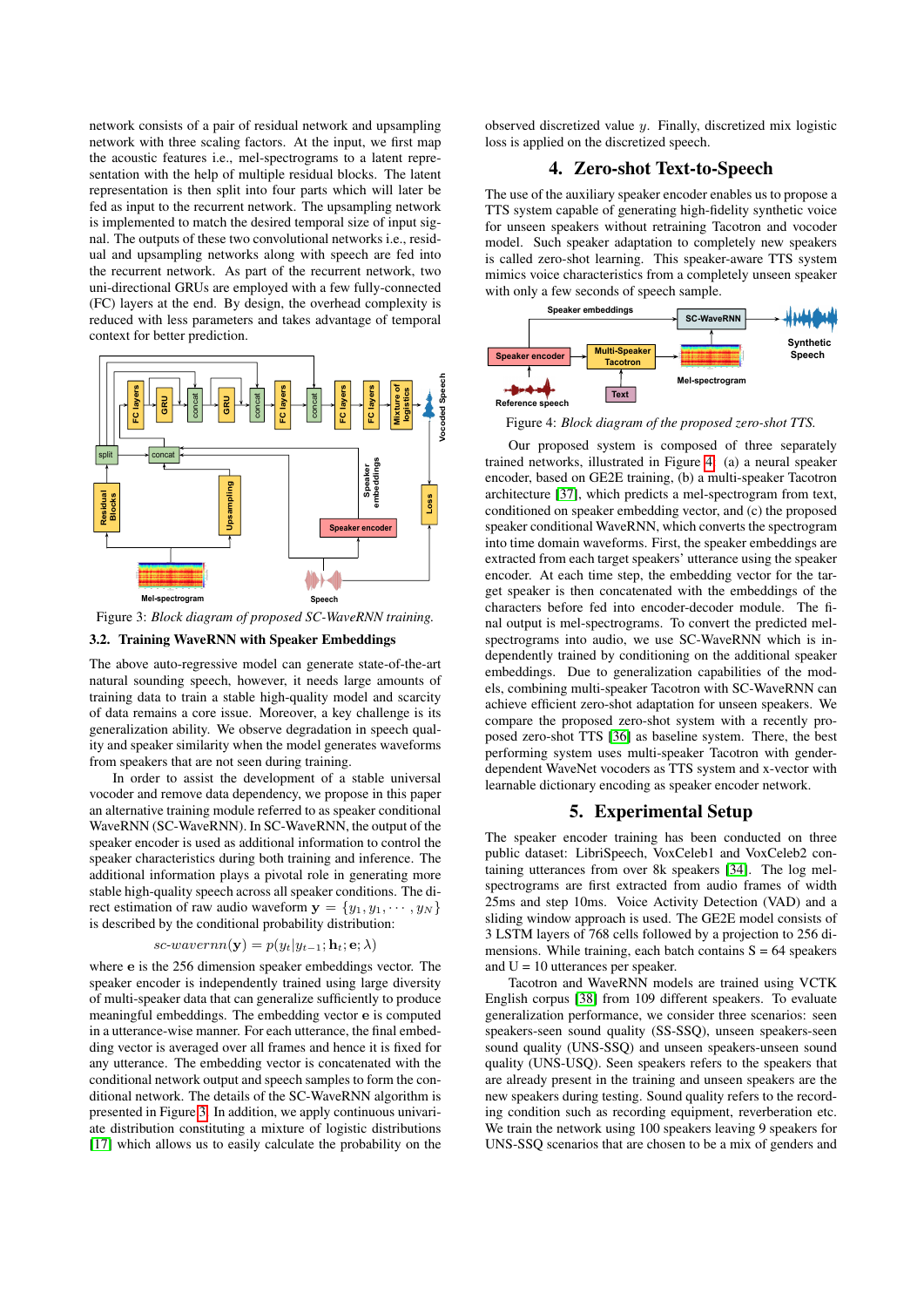having enough unique utterances per speaker. CMU-ARCTIC database [\[39\]](#page-4-38) is used for UNS-USQ scenario having 2 male and 2 female speakers. Moreover, to overcome the limited linguistic variability in VCTK data, we initially train Tacotron model on LJSpeech database as a "warm-start" training approach similar to [\[36\]](#page-4-35). Code and sound samples can be found in  $2$ .

# 6. Results and Discussion

### 6.1. Universal vocoder

In this section, we evaluate the performance of vocoded speech shown in Table [1.](#page-3-1) To assess the effectiveness of speaker embeddings in SC-WaveRNN, PESQ and STOI objective measures are computed from 50 random samples. We carry out evaluations on three conditions: SS-SSQ, UNS-SSQ and UNS-USQ. The purpose of each condition is to evaluate the proposed vocoder not only on seen or unseen speakers but also for the quality of the recordings. As expected, seen scenarios perform better with respect to unseen samples. However, we observe that SC-WaveRNN significantly improves both the objective scores when compared to baseline WaveRNN for all scenarios.

Table 1: *Objective evaluation tests.*

<span id="page-3-1"></span>

| <b>Methods</b>                                       | SS-SSO |  | UNS-SSO |                                           | UNS-USO |  |
|------------------------------------------------------|--------|--|---------|-------------------------------------------|---------|--|
|                                                      |        |  |         | PESO STOI PESO STOI PESO STOI             |         |  |
| <b>WaveRNN</b>                                       |        |  |         | 2.2575 0.8173 2.1497 0.7586 1.4850 0.8620 |         |  |
| SC-WaveRNN 2.7948 0.9049 2.8657 0.8984 1.8063 0.9195 |        |  |         |                                           |         |  |

Concerning the perceptual assessment of speech quality and speaker similarity, two separate listening tests are reported: mean opinion score (MOS) and 'ABX' preference test. The subjects are asked to rate the naturalness of generated utterances on a scale of five-point (1:Bad, 2:Poor, 3:Fair, 4:Good, 5:Excellent). In the 'ABX' test, experimental subjects have to decide whether a given reference sentence 'X' is closer in speaker identity to one of 'A' and 'B' sentences, which are samples obtained either from the proposed or the baseline method, not necessarily in that order. Fifteen native and non-native English listeners participated in our listening tests. The evaluation results of both MOS and 'ABX' tests are demonstrated in Figure [5.](#page-3-2) Error bars represent 95% confidence intervals. For all seen and unseen scenarios, the MOS scores for the proposed SC-WaveRNN are much higher than the baseline WaveRNN (between 14% to 95% relative improvement). Under the same sound quality conditions (SS-SSQ and UNS-SSQ), although, the proposed technique is preferred in terms of speaker similarity preference test, a majority of preference is given to 'same preference' option which indicates similar speaker characteristics for both methods. In contrast, experimental analysis shows a significant preference score (92%) in unseen sound quality for proposed SC-WaveRNN. We conclude that additional speaker information in the form of embeddings is effective for improvements in naturalness and speaker similarity especially for unseen data and capable of achieving a truly universal vocoder. This is attributed by the fact that unseen scenarios are handled more efficiently by the model since additional embeddings are able to capture broad spectrum of speaker characteristics. Moreover, SC-WaveRNN does not compromise the performance in seen conditions.

### 6.2. Zero-shot TTS Synthesis

To evaluate the performance of the proposed zero-shot TTS, MOS and 'ABX' test are employed, as depicted in Figure [6.](#page-3-3) We subjectively evaluate both baseline [\[36\]](#page-4-35) and our methods by

<span id="page-3-2"></span>

Figure 5: *Vocoder Subjective listening test (MOS) for speech quality and preference test in (%) for speaker similarity.*

synthesizing sample utterances from seen speakers and unseen speakers. Different sound qualities are not considered in the evaluation experiments of zero-shot TTS. As expected, a gap between seen and unseen speakers are visible: seen speakers' synthetic speech has slightly higher quality to unseen speakers. MOS scores indicate that proposed TTS is superior in quality with 19.2% and 14.5% relative improvement for seen and unseen speakers respectively. We also found that our proposed TTS mimic better speaker characteristics and shows significant improvement under both conditions. With regard to speaker similarity, the proposed TTS obtains the majority of preferences with 60% and 60.9% compared to 15.5% and 32.6% of the baseline TTS for seen and unseen speakers, respectively.

<span id="page-3-3"></span>

Figure 6: *Zero-shot TTS Subjective listening test (MOS) for speech quality and preference test for (%) for speaker similarity.*

# 7. Conclusions

In this paper, we proposed a robust universal SC-WaveRNN vocoder that is capable of synthesizing high-quality speech. The system was conditioned on extracted speaker embeddings which cover a very diverse range of seen and unseen conditions. The main advantage of SC-WaveRNN is its high controllability, since it improves multi-speaker vocoder training along with better generalization ability by allowing reliable transfer to unseen speaker characteristics. Furthermore, speaker conditioning is typically more data efficient and computationally less expensive than training separate models for each speaker. Subjective and objective evaluation revealed that the proposed method generated higher sound quality and speaker similarity than the baseline method. In addition, we extended our approach in devising an efficient zero-shot TTS system. We demonstrated that the proposed zero-shot TTS with universal vocoder can improve speaker similarity and naturalness of synthetic speech for seen and unseen speakers. In future, we list more experimentation on the construction of speaker embeddings and its effectiveness in other applications with unseen data.

Acknowledgements: The work has received funding from the EUs H2020 research and innovation programme under the MSCA GA 67532 (the ENRICH network: www.enrich-etn.eu).

<span id="page-3-0"></span><sup>2</sup><https://dipjyoti92.github.io/SC-WaveRNN/>